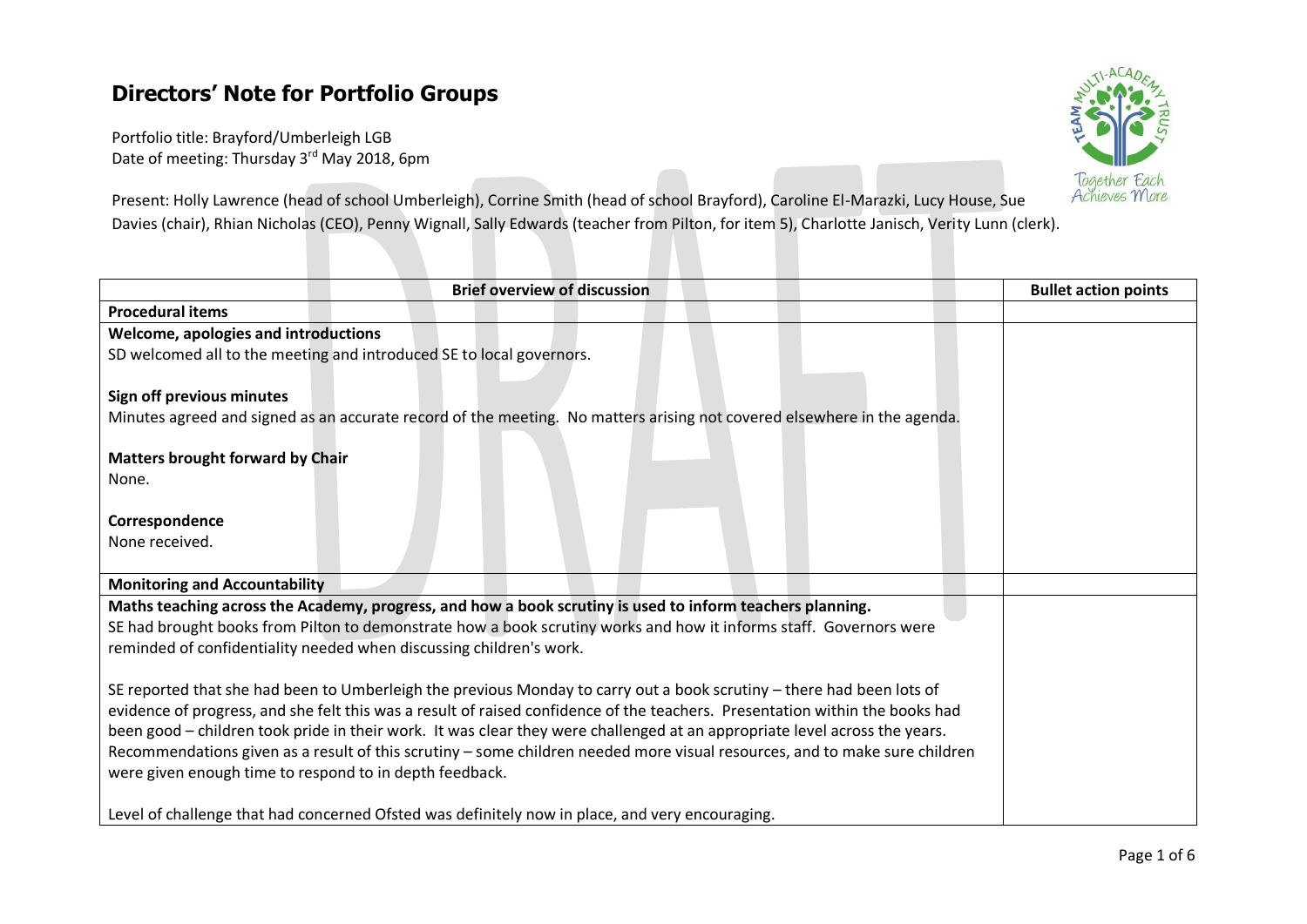CS reported on maths progress at Brayford, which had improved as the amount children were challenged had increased. SE to complete book scrutiny at Brayford soon.

Governors discussed whether maths would now be considered a strength for these schools. SE stated that the quality of teaching was now good, and things were definitely moving in the right direction.

SE explained how a book scrutiny was carried out, and distributed record sheet of what was looked for. Governors were handed a range of books belonging to children working at all levels and went through the procedure, SE explaining each step and where this was evidenced in the books.

SE felt that children were enjoying maths now, which was great progress.

Governors agreed they now had good knowledge of why a book scrutiny was carried out, and thanked SE for her time.

### **Preparations for SATs and expected outcomes**

Brayford

Y6 (5 children) Reading – 2 working towards expected standard, 3 greater depth. Writing – 1 working towards expected standard, 1 expected standard, 3 greater depth. Maths – 2 working towards expected standard, 2 expected standard, 2 greater depth. Progress – on track from end of KS1, looking very good. In a practise paper the two working towards children had achieved the expected standard – may also be able to in the test.

Y2 (7 children)

Reading – 2 working towards expected standard, 1 expected standard, 4 greater depth.

Writing – 2 working towards expected standard, 3 expected standard, 2 greater depth.

Maths – 3 working towards expected standard, 2 expected standard, 2 greater depth.

Progress – on track from Early Years, apart from one child with a specific spelling issue. Children were receiving intervention time as needed, which was increasing their confidence.

Children in Y3/4/5 would be sitting optional SATs tests as helpful for moderation across the trust and meant children got used to an end of year test, so Y6 SATs were not such a shock. All schools in trust were doing the same tests, which would be useful for moderation.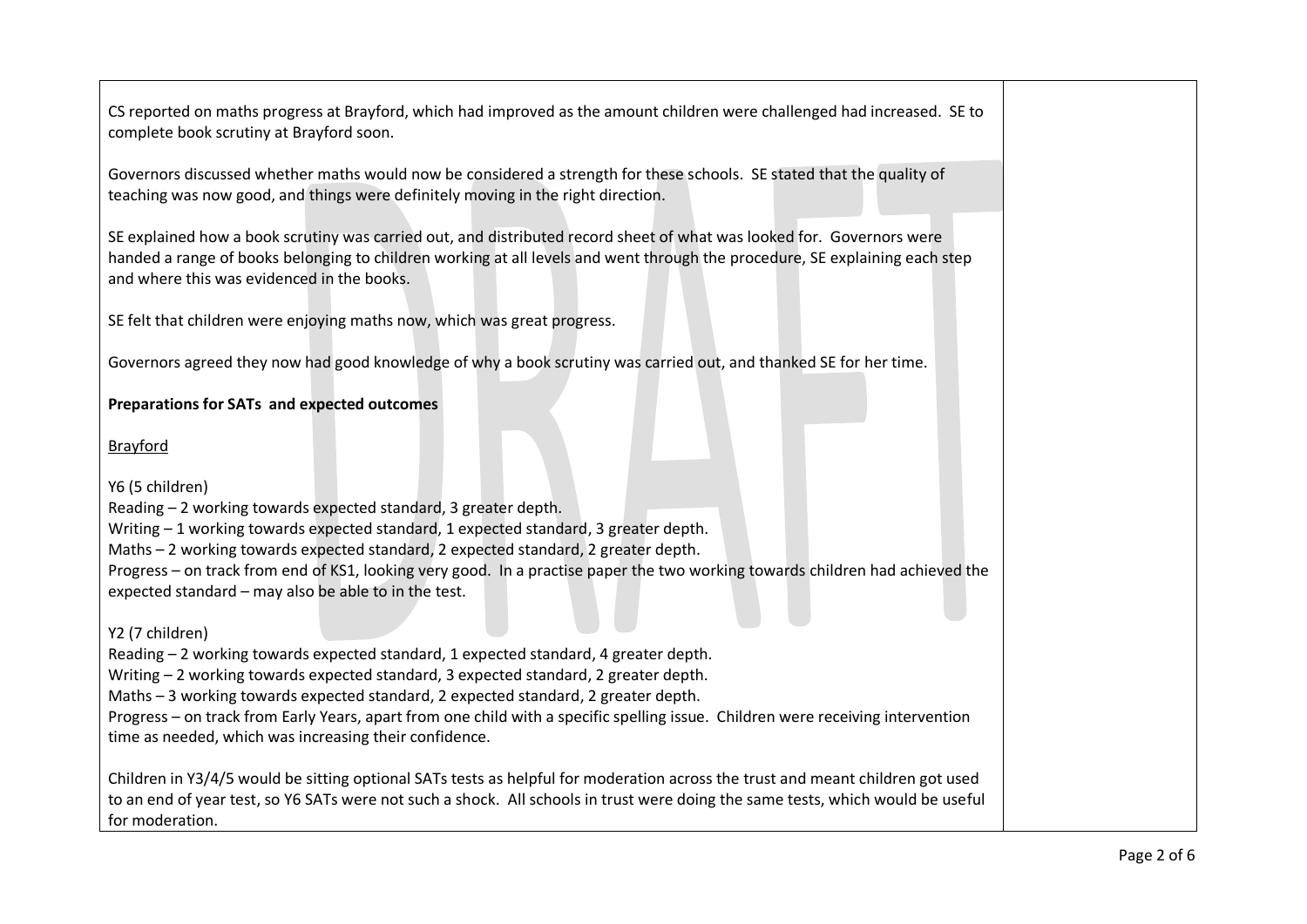CE-M was very please that children did not appear to be stressed by the upcoming SATs. The schools treated the tests as just something that happened, and did not place any pressure on the children themselves.

CS stated that Y6 had been spending some time on their own in the afternoons where they had practise papers and went over any gaps in knowledge, but that there had not been an after school SATs club as she felt the children were being prepared enough in school time.

### Umberleigh

HL reported that Umberleigh had had an optional SATs club since February half term – 2 children had chosen to attend this.

### Y6 (3 children)

1 child had been dis-applied for SEND reasons, but still counts in the reported percentages. This child was keen to sit the SATs tests, so would sit a lower year paper more suited to her level at the same time.

Reading – both children sitting the test at expected standard, one possibly greater depth.

Writing – both children sitting the test at expected standard.

Maths – both children sitting the test at expected standard.

Maths lessons had included occasional SATs style questions for preparation. A full mock test was also planned.

Y2 (3 children)

Preparation for these tests had been happening for a while – they had been looking at practise papers and working out strategies together.

Reading – 3 at expected standard.

Writing – 3 at expected standard

Maths – 1 working towards expected standard (may possibly reach expected standard), 1 at expected standard, 1 greater depth.

1 child had low attendance, and was receiving intervention sessions. 2 of the children had been emerging at the end of reception year – progress made was very good.

## EYFS

Brayford – 5 children, all expected to achieve the expected level of development.

Umberleigh – 7 children, 5 expected to achieve the expected level of development.

HL and CS felt that reading was particularly strong, and credited the success of the Read Write Inc program.

**Safeguarding report**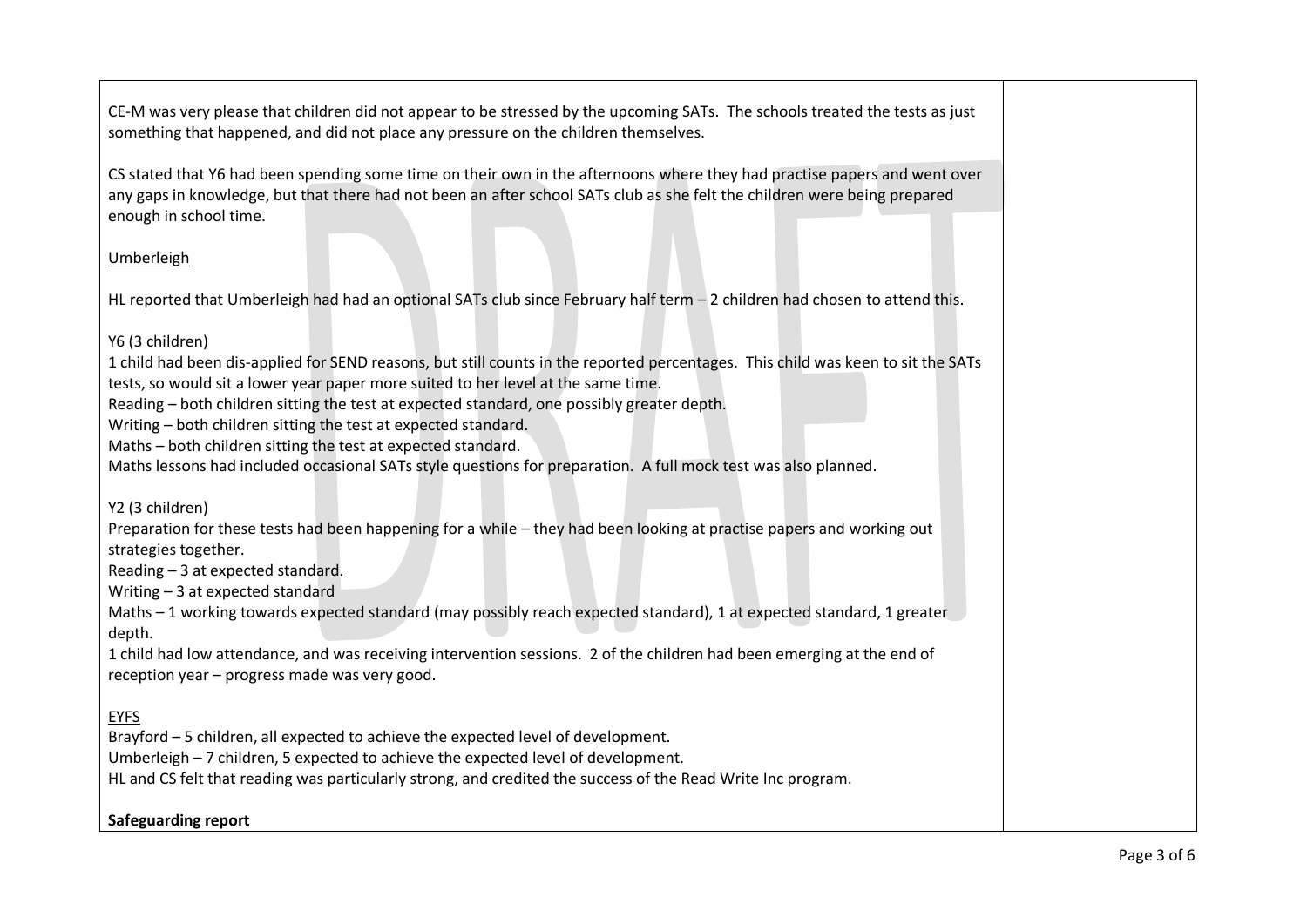SD reported that she had met with both CS and HL.

Brayford

No new MASH referrals, no child protection issues during the term. Three pupil premium children, 2 of whom had EHCPs for significant learning needs. Children were well supported and attendance closely monitored.

Had been one safeguarding issue where staff had had to complete a child missing education form – staff had done all that could be done. There had been no exclusions.

## Umberleigh

No MASH referrals. Two children on the child protection register, and five with EHCPs – all were very well supported. One child was on a part time timetable, and making good progress. There had been one half day fixed term exclusion, which had a positive outcome for the child concerned. Six pupil premium children received extra support when required. Two of these had attended a gifted maths program, and all were making comparable progress to their non pupil premium peers.

SD reported that the Single Central Records in both schools were up to date, with no outstanding issues. Procedures continue to be robust.

It was asked if for children who wanted to attend after school clubs but would need extra support to enable them to get the most out of these clubs, whether that support could be put in place. HL and CS agreed that it would be an appropriate use of PP grant for those children.

# **Health and Safety Report**

All had received the reports.

Brayford – agreed to take off outdated three schools sign – did not need replacing. No major issues. Question of how often LGB member was invited on these walks – RN to talk to Briony Parsons.

Umberleigh – carpenter coming to look at the yurt and give a quote for the floor. Was awaiting two quotes for the repairs to the canvas structure, and to give an estimate of the expected lifespan of the yurt. LGB members supported the obtaining of quotes to see cost of repair and maintenance compared to expected life of the yurt.

# **Report on Trips, visits and residentials, outcome and future plans**

Both schools would be attending big event on Exmoor after half term – working with Exmoor rangers, completing various challenges. It was hoped Y5 and Y6 would be able to managed this with no assistance (meeting marshals along the route).

Y3 from both schools had been on overnight trip to Beacon House. Staff had been very impressed with their independence and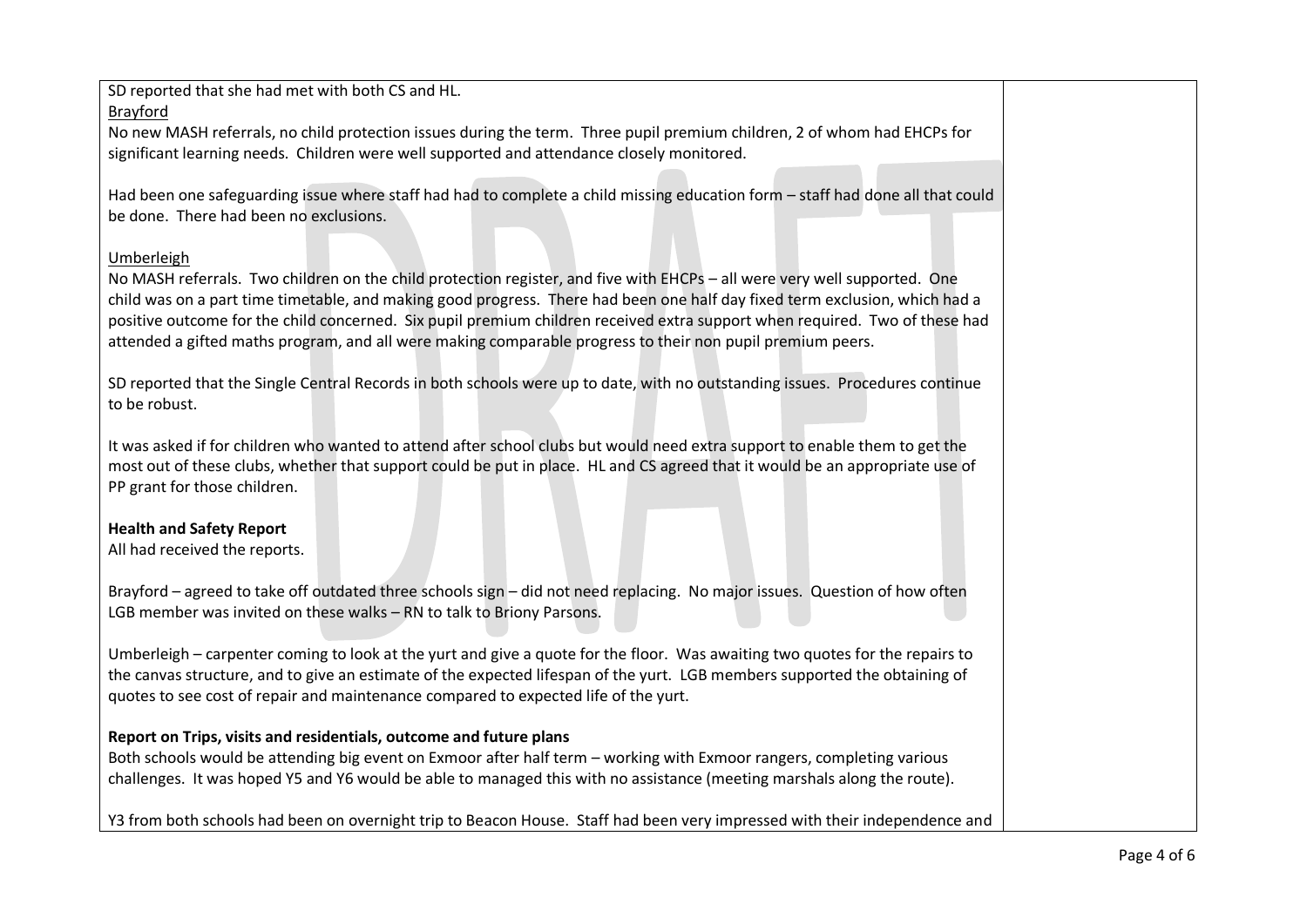| behaviour.<br>Y6 children would be attending a residential at the Ultimate Adventure Centre with Y6 children from High Bickington and<br>Witheridge.                                                                                                                                                    |  |
|---------------------------------------------------------------------------------------------------------------------------------------------------------------------------------------------------------------------------------------------------------------------------------------------------------|--|
| Y4 had had the chance to join in the camping trip at Roadford organised by Pilton, and Y5 had been able to attend the London<br>residential trip.                                                                                                                                                       |  |
| This had meant all KS2 children had had the opportunity to take part in a residential trip with the schools this year.                                                                                                                                                                                  |  |
| Brumblebees - had had a successful trip to Rosemoor which had been reported in the Journal, and had also been to visit CE-<br>M's smallholding.                                                                                                                                                         |  |
| Umberleigh had upcoming junior lifeskills event, and was planning bikeability training.                                                                                                                                                                                                                 |  |
| Brayford had already completed bikeability, and had had a team doing the Exmoor Challenge. Proms concert in the Queen's<br>theatre had been very good, and children had also been inspired by the other performers.                                                                                     |  |
| Governors discussed the benefit being in a MAT gave, with more opportunities for children to have such experiences.                                                                                                                                                                                     |  |
| <b>Strategic</b>                                                                                                                                                                                                                                                                                        |  |
| Review current and projected pupil numbers.                                                                                                                                                                                                                                                             |  |
| Umberleigh - currently 36 + 14 Brumblebees. From September 38 + 8 Brumblebees.                                                                                                                                                                                                                          |  |
| Brayford - currently 39 + 8 Brumblebees. From September 30 + 2 Brumblebees.                                                                                                                                                                                                                             |  |
| Question asked on what the critical number of pupils is for a school - 29. What were the reasons for loosing children? Change<br>of circumstances rather than anything to do with the school. Discussion on where new children would come from - no new<br>development in the village.                  |  |
| Publicity - leaflets had been distributed in South Molton, and banners were being placed on the main road and road from<br>Bratton Fleming. Had placed advert in South Molton Community News. Sponsored toddle had been organised - open to other<br>similarly aged children, not just from the school. |  |
| Wendy Short was looking into a stand for TEAM at the North Devon Show.                                                                                                                                                                                                                                  |  |
| Other ideas discussed:                                                                                                                                                                                                                                                                                  |  |